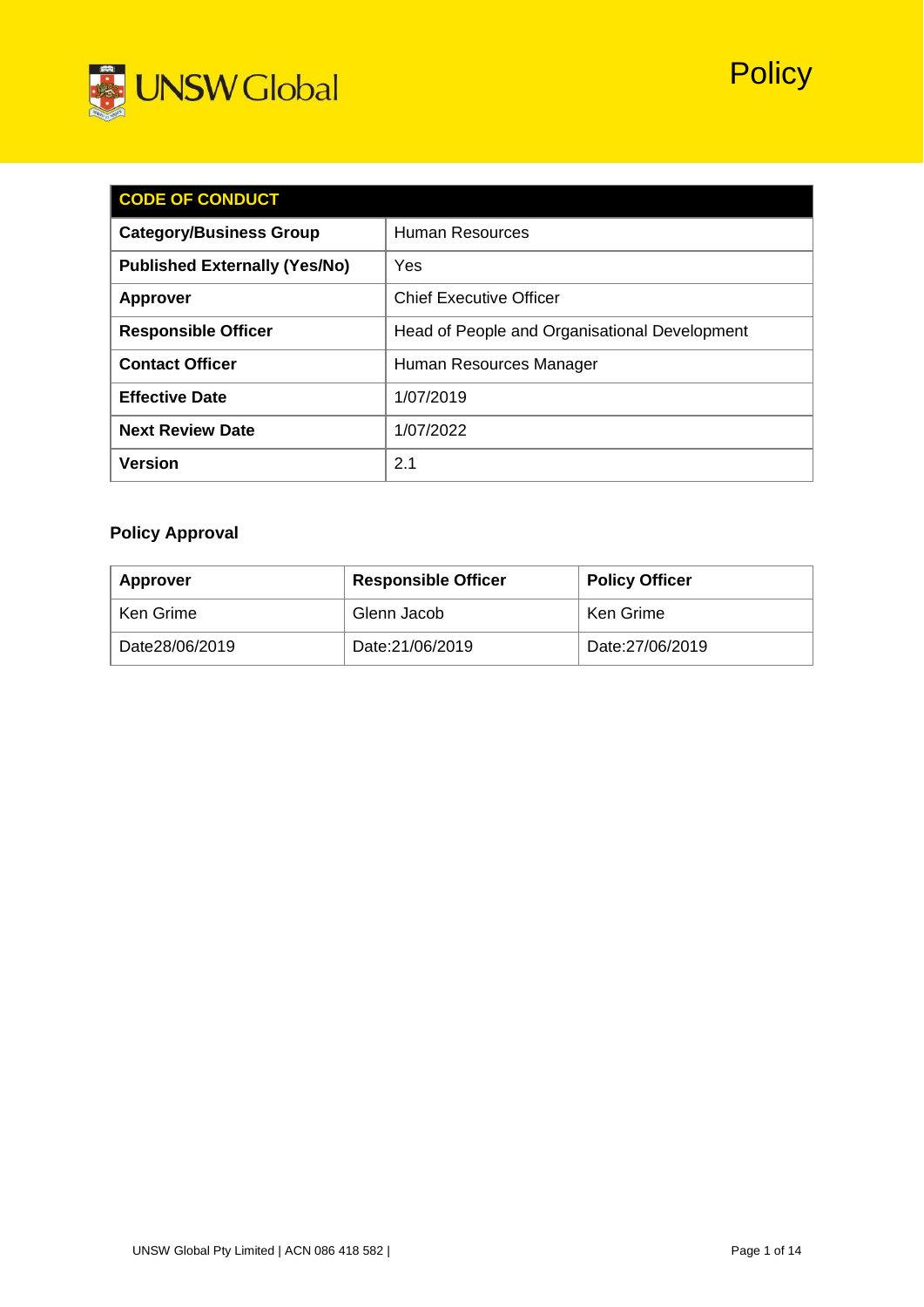

# Policy

# **1. Background**

UNSW Global is committed to promoting the highest personal and professional standards across the organisation. Our Code of Conduct should be a highly visible document that serves as the key source of reference in relation to how people interact with and behave towards colleagues, students and other external parties. It guides decision making and actions in a way that is consistent with UNSW Global's overall vision, mission and values. Our Code of Conduct cannot cover every eventuality that might arise day to day, but instead, serves to complement other policies and procedures and guide discussion in dealing with ethical dilemmas and other ambiguities that need to be addressed.

## **2. Purpose**

The purpose of this Policy is to ensure that all Employees of UNSW Global are aware of the expectations of UNSW Global with regard to the behaviour and attitudes of its Employees.

## **3. Scope**

This Policy applies to all Employees of UNSW Global including full-time, part-time, casual and fixed term contract Employees. This Policy also applies to contractors and labour-hire employees whilst engaged at UNSW Global.

# **4. Definitions**

*Close Personal Relationship* for the purpose of this Policy means an interpersonal relationship that involves physical or emotional proximity, or financial dependency, or common interest of a commercial or non-commercial nature. These kind of relationships usually go beyond the bounds of platonic relationships and as such may give rise to actual or potential or perceived conflict of interest. Close Personal Relationships may include:

- (a) being personally involved, i.e. dating, romantic relationships, sexual and similar close personal relationships that may be consensually undertaken by both individuals;
- (b) a close relationship, i.e. friendships formed outside the workplace, relationship by marriage or law, current or former business relationship, cultural connections or relationships;
- (c) immediate family (a spouse, de facto partner, child, parent, grandparent, grandchild or sibling of the Employee; or a child, parent, grandparent, grandchild or sibling of a spouse or de facto partner of the Employee);
- (d) a member of the Employee's household;
- (e) a relationship where one Employee is financially dependent on another; and
- (f) a relationship which gives rise to an actual or potential or perceived conflict of interest and includes relatives and financial relationships.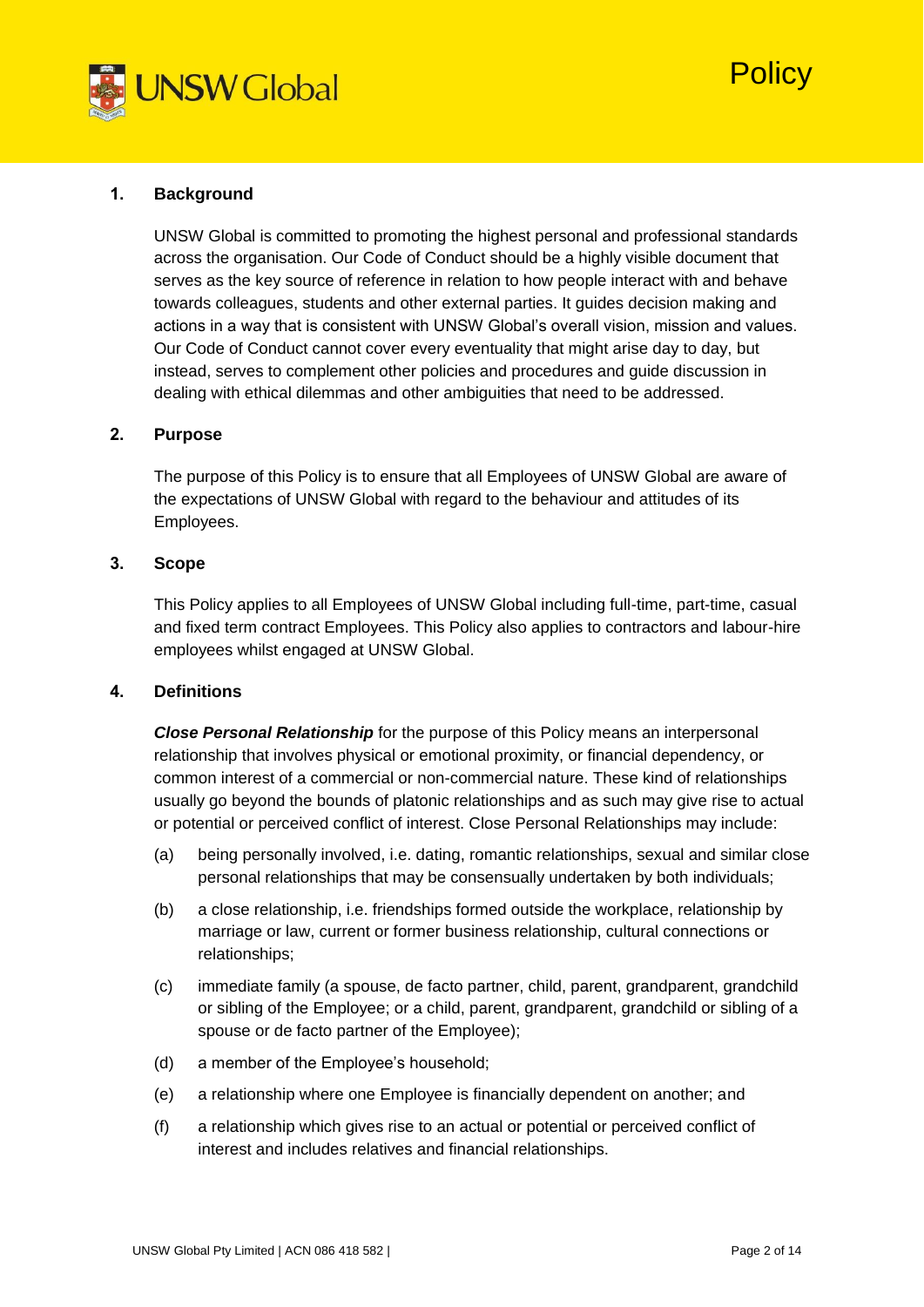

*Confidential Information* includes, but is not limited to, any trade or business secrets, customer or client details and lists, supplier details and lists, the identity and source of the Employer's suppliers, pricing information, marketing information, strategic information, financial information, employee remuneration and employee personal information or any other information that you know or reasonably know to be confidential or sensitive to the business of the Employer.

*Conflict of Interest* occurs when an Employee is influenced by a private interest (financial or otherwise) when carrying out their work-related duties. A conflict of interest that knowingly leads to partial or biased decisions for personal benefit may constitute corrupt conduct. Conflicts of interest may be actual (involving a real and direct conflict between an Employee's current duties and responsibilities and existing private interests); potential (arising when an Employee has private interests that could conflict with their official duties in the future); and/or perceived (existing where it could be perceived by a third party that an Employee's private interests could improperly influence the performance of their duties, whether or not this is in fact the case).

*Employee* means a person who carries out work in any capacity for a person conducting a business or undertaking (PCBU), including work as: an employee, contractor or subcontractor, an employee of a contractor or subcontractor, or an employee of a labour hire company assigned to work for a PCBU, an outsourced employee, an apprentice or trainee, a student gaining work experience, volunteer.

*Intellectual Property* means all forms of intellectual property rights throughout the world including (present and future) copyright, registered patent, design, trade mark and Confidential Information, including know-how, trade secrets, signs, distinctive marks, biological material, devices, models, formulae, graphs, photographs, drawings, business plans, methodologies, inventions, policies, records, memoranda and notes.

*Interests* are those that do not pertain or relate to money and may include but are not limited to family and close personal relationships, and involvement with commercial, volunteer, political, religious or other organisations.

*Pecuniary* means matters relating to money.

## **5. Policy Statement**

This Code of Conduct is a statement of the values that govern the operations of UNSW Global. The Code of Conduct is a guide which enables Employees of UNSW Global to recognise and resolve ethical and moral issues that may arise in the course of their duties. It supports good judgement and is not a set of prescriptions to replace it.

# **5.1. UNSW Global's values**

UNSW Global is an organisation committed to:

- (a) the highest ethical standards;
- (b) a work environment free from discrimination and harassment; and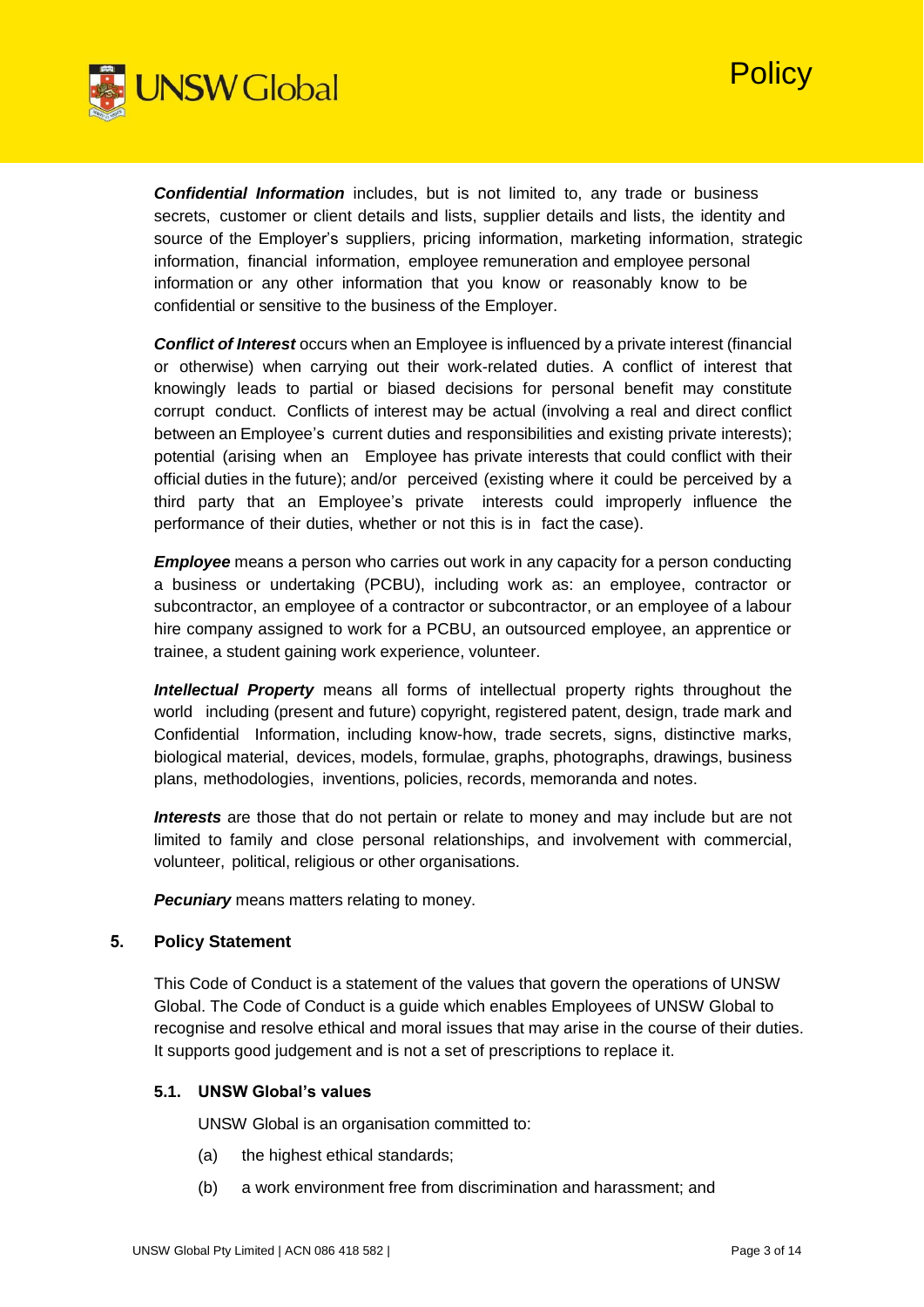



(c) respecting and valuing the diverse communities it serves.

#### **5.2. The UNSW Global workplace**

People who work for or with UNSW Global are entitled to expect a workplace in which they will:

- (a) be treated fairly, with respect and without discrimination;
- (b) be provided with a safe work environment;
- (c) work in a harmonious and productive environment;
- (d) have their professional expertise respected by their coworkers;
- (e) be provided with opportunities to learn and develop in their roles;
- (f) receive open, inclusive and honest communication; and
- (g) be treated in a professional, helpful and courteous manner.

#### **5.3. Compliance with Legislation**

All UNSW Global Employees are expected to adhere to all legislation pertinent to UNSW Global's operations, and this Code states the requirements of principled conduct within the framework of legal rights and obligations that govern the organisation.

#### **5.4. Non-compliance with the Code**

Failure to comply with the Code and the behaviours and standards expected of you, may occasion disciplinary action, up to and including termination of your employment or engagement.

#### **6. Responsibilities under the Code**

#### **6.1. Personal responsibilities**

All UNSW Global Employees must:

- (a) behave in a lawful manner;
- (b) act within your delegated authority and in accordance with UNSW Global policies and procedures, and any relevant legislative, industrial and administrative requirements;
- (c) conduct yourself in a professional and ethical manner at all times while at work or when your actions can be associated with UNSW Global;
- (d) ensure you present an appropriate image of professionalism and that what you wear to work is suitable for your duties;
- (e) not bring UNSW Global into disrepute by your actions or conduct;
- (f) be prepared to take personal responsibility and be accountable for your own conduct, actions or omissions;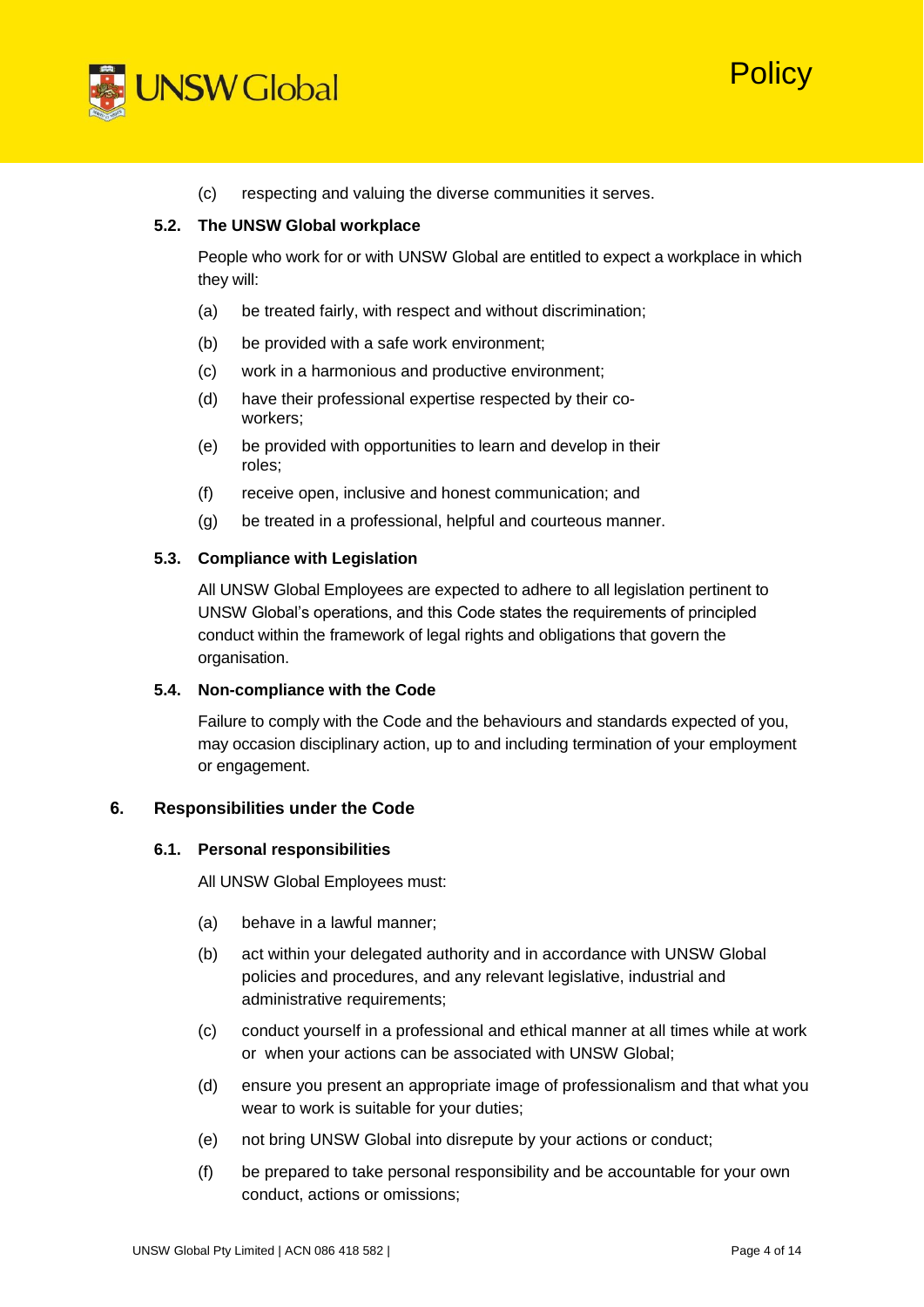

- (g) co-operate with and obey lawful requests, directions or instructions given to you in the course of your employment by any person having the authority to do so;
- (h) be prepared to adapt your practice where benefits and improvements are identified;
- (i) keep up to date with advances and changes in your area of expertise and in UNSW Global;
- (j) disclose to your manager or supervisor any charge of conviction, that may impact on your capacity to carry out your duties (e.g. loss of driver's licence);
- (k) promptly disclose any Close Personal Relationship to your immediate supervisor or manager, or where there is a Close Personal Relationship with that person, to the next-in-line manager or supervisor;
- (l) where a Close Personal Relationship exists, Employees must act in a professional and ethical manner while conducting UNSW Global's work so as to avoid any actual or perceived conflict of interest;
- (m) participate in an annual performance development process, setting objectives and goals for each calendar year; and
- (n) report behaviour that breaches UNSW Global policy.

## **6.2. Manager and supervisor responsibilities**

An essential function of all managers and supervisors is the fair and effective management of their Employees. If you are a manager or supervisor you are expected to promote and demonstrate ethical conduct, fairness and equity, and to lead by good example. You are required to:

- (a) be accountable for your own actions or omissions;
- (b) carry out activities in ways that are lawful, fair, ethical, reasonable and professional;
- (c) ensure your Employees are held properly accountable for their conduct, performance and use of UNSW Global resources and monitor compliance effectively;
- (d) be fully informed about the matters you deal with;
- (e) record and give reasons for your decisions and actions to those people who are affected;
- (f) ensure workplace systems, procedures and practices are promoted, developed, complied with, and regularly reviewed in your area;
- (g) ensure your Employees are informed of their duties and responsibilities, and received adequate information, instruction and training to perform them effectively, efficiently and safely;

<sup>b</sup>olicy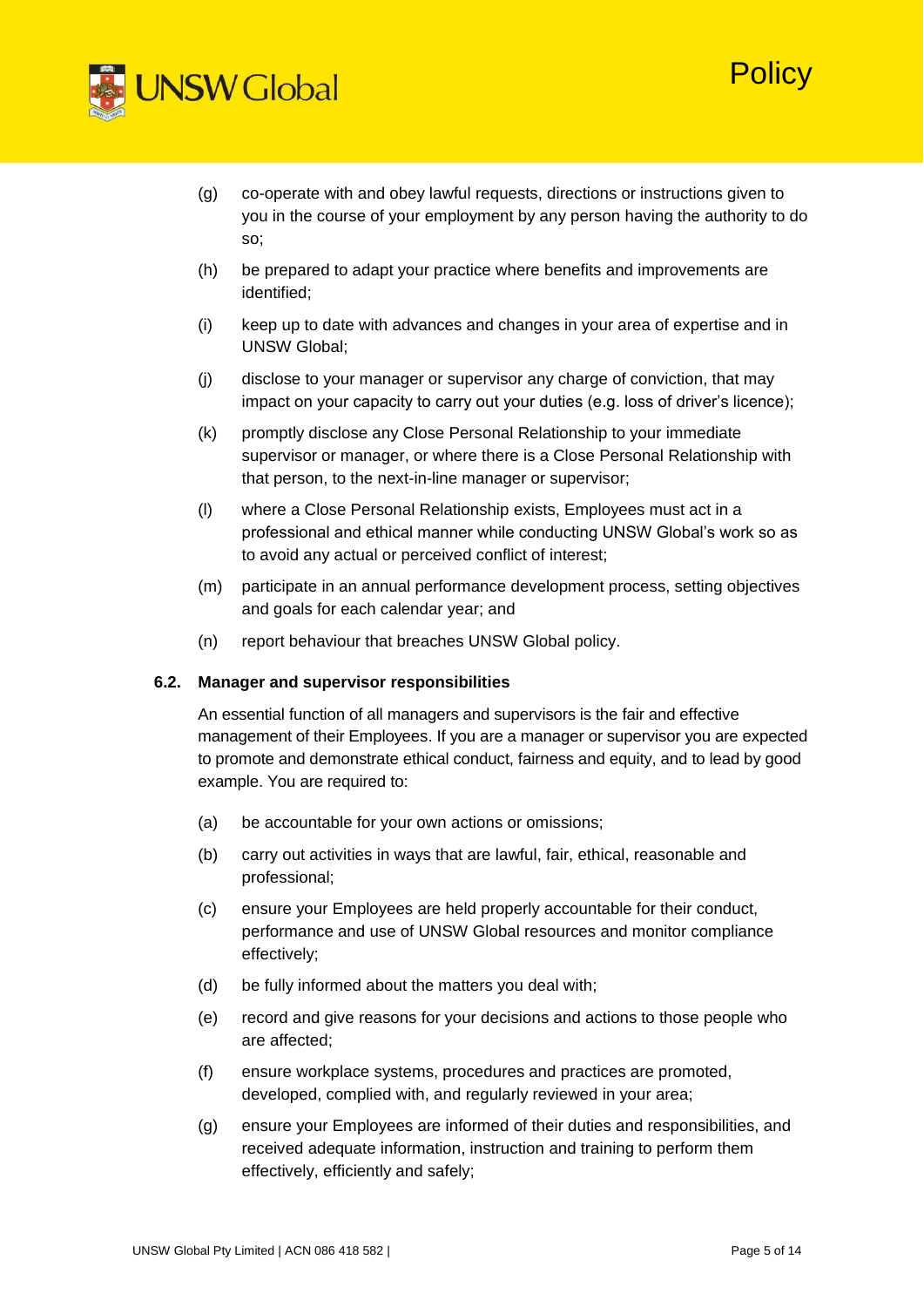

- (h) inform Employees of the performance standards and results expected, provide your Employees with constructive feedback on their performance and deal with any concerns as they arise;
- (i) promote open, honest and two-way communication in the workplace;
- (j) share information with your Employees and encourage open communication and Employee participation in the business of the workplace through individual and team consultation;
- (k) use your best endeavours to ensure the workplace is free from all forms of harassment, discrimination and bullying and resolve workplace disputes and grievances in a fair and timely manner and in accordance with the relevant policy;
- (l) ensure a safe workplace by undertaking appropriate risk assessments and establish safe work methods;
- (m) treat your Employees courteously and fairly and consider different views;
- (n) value your Employees by treating them with respect, honesty and courtesy, respecting their rights;
- (o) promote and acknowledge excellence and innovation and deal fairly and effectively with instances of underperformance;
- (p) ensure that any Close Personal Relationship reported to you is managed appropriately in accordance with relevant UNSW Global policies and procedures;
- (q) ensure work practices consider the diversity of Employees members and customers; and
- (r) ensure adequate supervision so all tasks are developed, performed and completed safely and with regard to the safety of others.

## **6.3. Conflicts of Interest**

- (a) A conflict of interest exists when it is likely that you could be influenced, or may appear to be influenced, by a personal interest (financial or otherwise) in carrying out your UNSW Global duties.
- (b) You must not use your position to gain an advantage for you or some other person. Conflicts of interest that lead to partial or biased decisions may constitute corrupt conduct.
- (c) Some circumstances that may give rise to a conflict of interest include, but are not limited to:
	- (i) Where you, a family member, relative, friend or associate has a financial interest in a matter you deal with or have the power to influence;
	- (ii) Secondary employment or activities that conflict your duties, or the efficient and safe work of UNSW Global;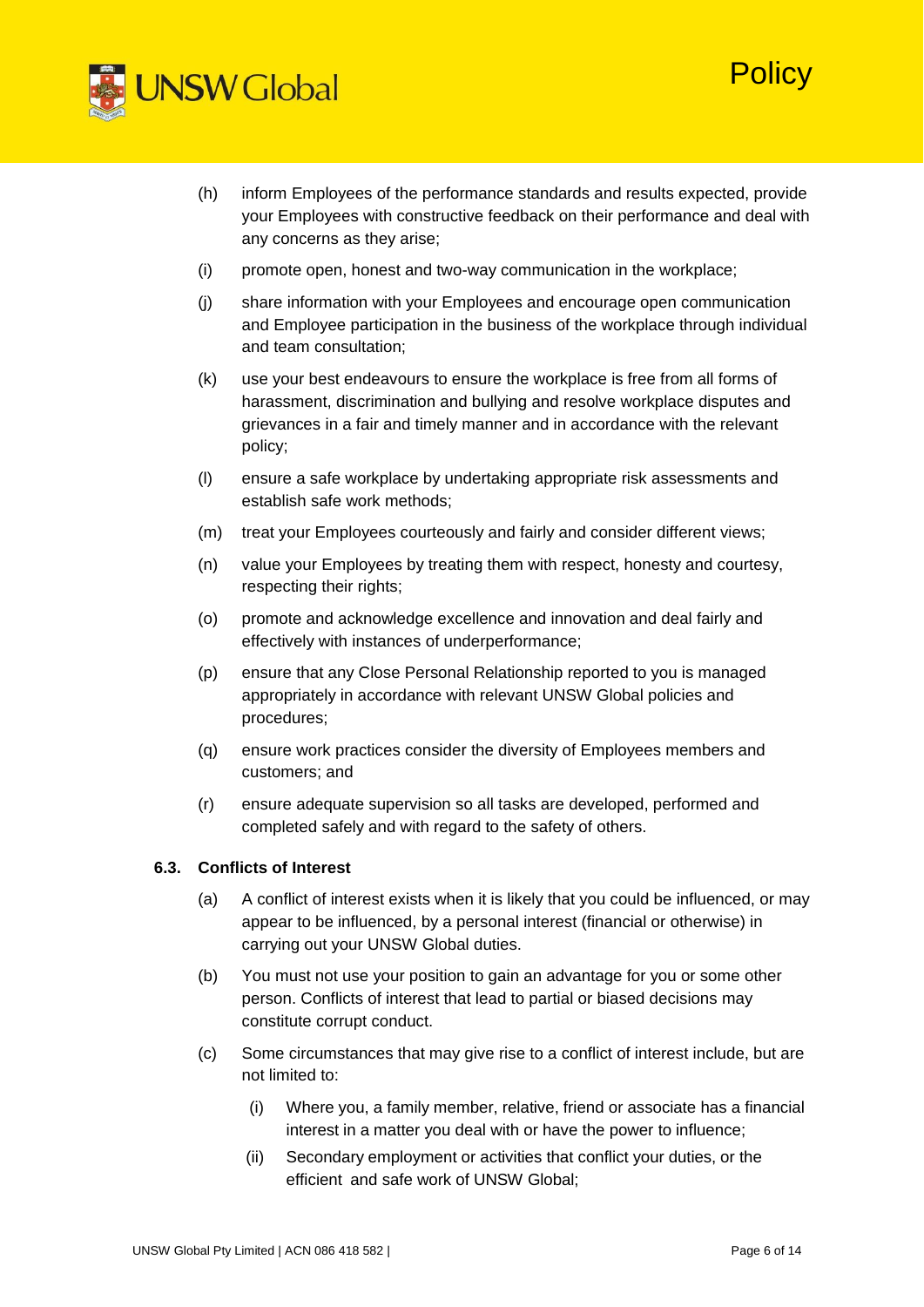

- (iii) Making adverse public comments that relate to UNSW Global work or affect your capacity to undertake your duties effectively;
- (iv) Misusing your position or business information you have access to, to secure future employment advantages outside UNSW Global or to benefit any other person or organisation; and/or
- (v) Maintaining a Close Personal Relationship which may impact, have the potential to impact, or be perceived to impact, on your capacity to undertake your duties effectively.

## **6.4. Disclosing Conflicts of Interest**

- (a) You may often be the only person aware of the potential for a conflict of interest. To ensure that your honesty and integrity is not questioned, it is your responsibility to:
	- (i) Recognise and disclose any actual or potential conflict of interest to your immediate manager or other senior manager and to Human Resources;
	- (ii) Recognise and disclose any Close Personal Relationship to Human Resources in accordance with the Conflict of Interest Procedure;
	- (iii) Take appropriate steps to resolve the conflict of interest in accordance with policy and prior to engaging in the affected work;
	- (iv) Not misuse your position or make decisions that may, or may appear to, obtain a benefit of any kind for yourself, family members, relatives, close friends or associates;
	- (v) Ensure that your work is not influenced by plans for, or offers of, employment outside of UNSW Global; and
	- (vi) Seek written approval prior to embarking on any other proposed private employment while employed by UNSW Global.
- (b) When you are uncertain whether a conflict exists, you should discuss this with your manager.

## **6.5. Respect for People**

- (a) UNSW Global is committed to creating an environment where we can all enjoy rewarding and fulfilling professional working relationships and where differences are respected.
- (b) Administrative decisions are to be based on sound management principles and on respect for people. As an Employee you are required to:
	- (i) Treat other Employees, customers or members of the public fairly, with courtesy, respect and not give any preferential treatment;
	- (ii) Respect the professional expertise of other Employees;
	- (iii) Ensure you do not discriminate against, harass, intimidate, bully or threaten Employees, customers or students;
	- (iv) Ensure you do not victimise Employees, customers, or students for any reason.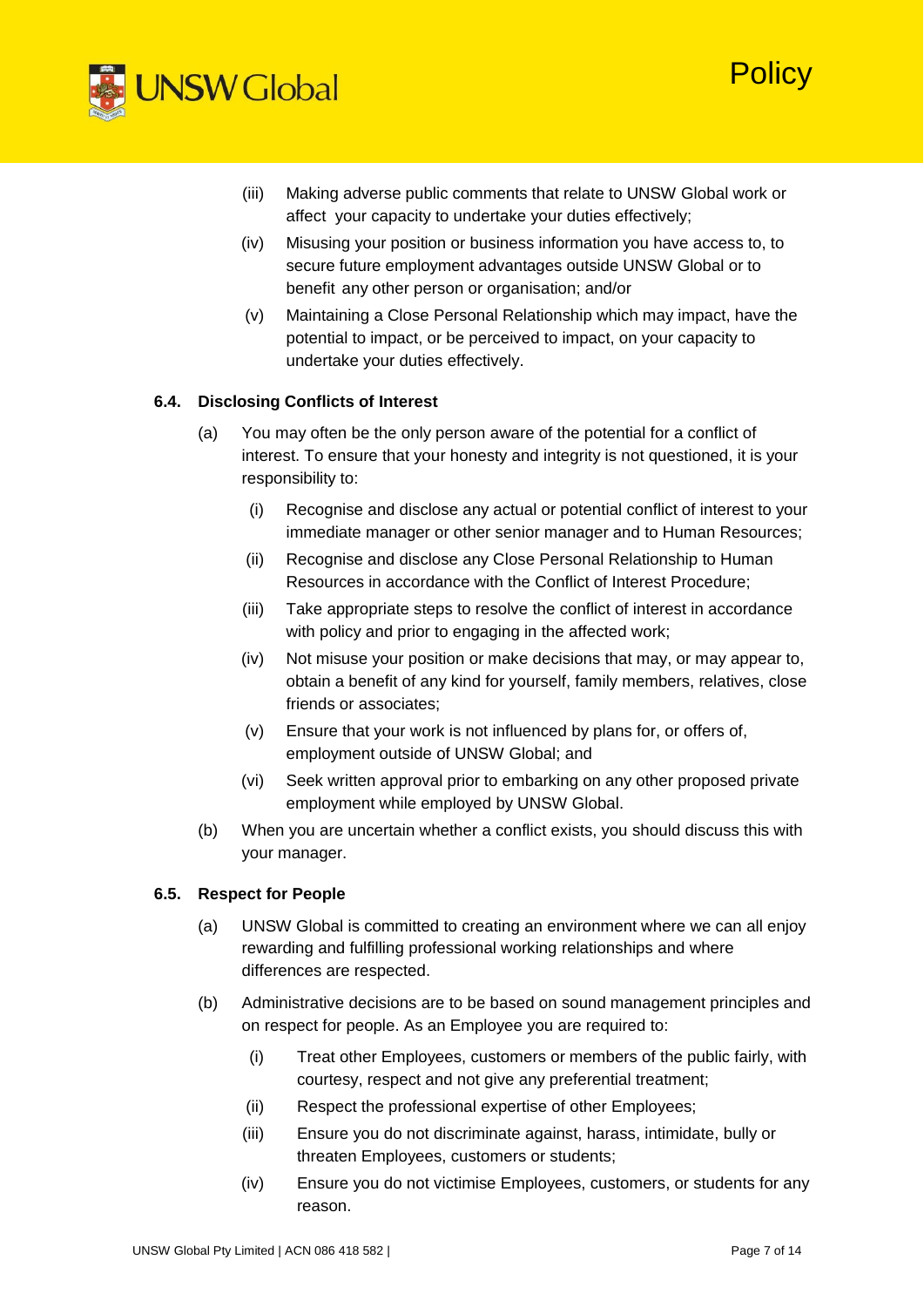

- (v) Not use the internet or email to access, create, store or distribute offensive documents of images including material that may be discriminatory, harassing, offensive, graphic or pornographic. Any inappropriate email inadvertently opened by you should be deleted and/or reported immediately;
- (vi) Be respectful of colleagues in shared work spaces. Language must always be polite, professional and of an appropriate tone and volume;
- (vii) Commit to resolving personal or work-related disputes or differences in a constructive, co-operative and timely manner; and
- (viii) Be sensitive to and respect the culture of the Aboriginal and Torres Strait Islander community of Australia and the diverse ethnic and cultural background of Employees and students.
- (c) Harassment or discrimination on the grounds of sex, marital status, pregnancy, age, race, social origin, carers' responsibility, religion, disability, political opinion, industrial activity and irrelevant criminal record, transgender status (actual or presumed), or sexual orientation (actual or presumed) may be an offence under Federal and State anti-discrimination legislation. In addition, Employees must not harass or discriminate against others on the grounds of political or religious conviction or membership of a union.
- (d) Report instances of discrimination, intimidation, victimisation, harassment or workplace bullying that come to your attention to your manager or other senior manager. All such reports must also be referred to the Head of Human Resources.

## **6.6. Customer service**

Customers (including students) of UNSW Global and Employees have a legitimate expectation that the service they receive from UNSW Global is of the highest standard that can be achieved with the available resources. In order to achieve a high level of customer service, UNSW Global and you as an Employee are required to:

- (a) Ensure our customers are provided with accurate information and timely service delivery;
- (b) Deal with customers and their enquiries sensitively, consistently, promptly, fairly, with respect and courtesy and, where appropriate, confidentially;
- (c) Provide our customers with information that is clear, appropriate to their enquiry, up to date and without undue delay;
- (d) Deliver services in the most efficient and timely way;
- (e) Strive to improve standards of service;
- (f) Raise any anomalies with your manager and consider alternative outcomes;
- (g) Ensure that correspondence with UNSW Global customers and students is written in plain language, using simple terms and in easily understandable formats; and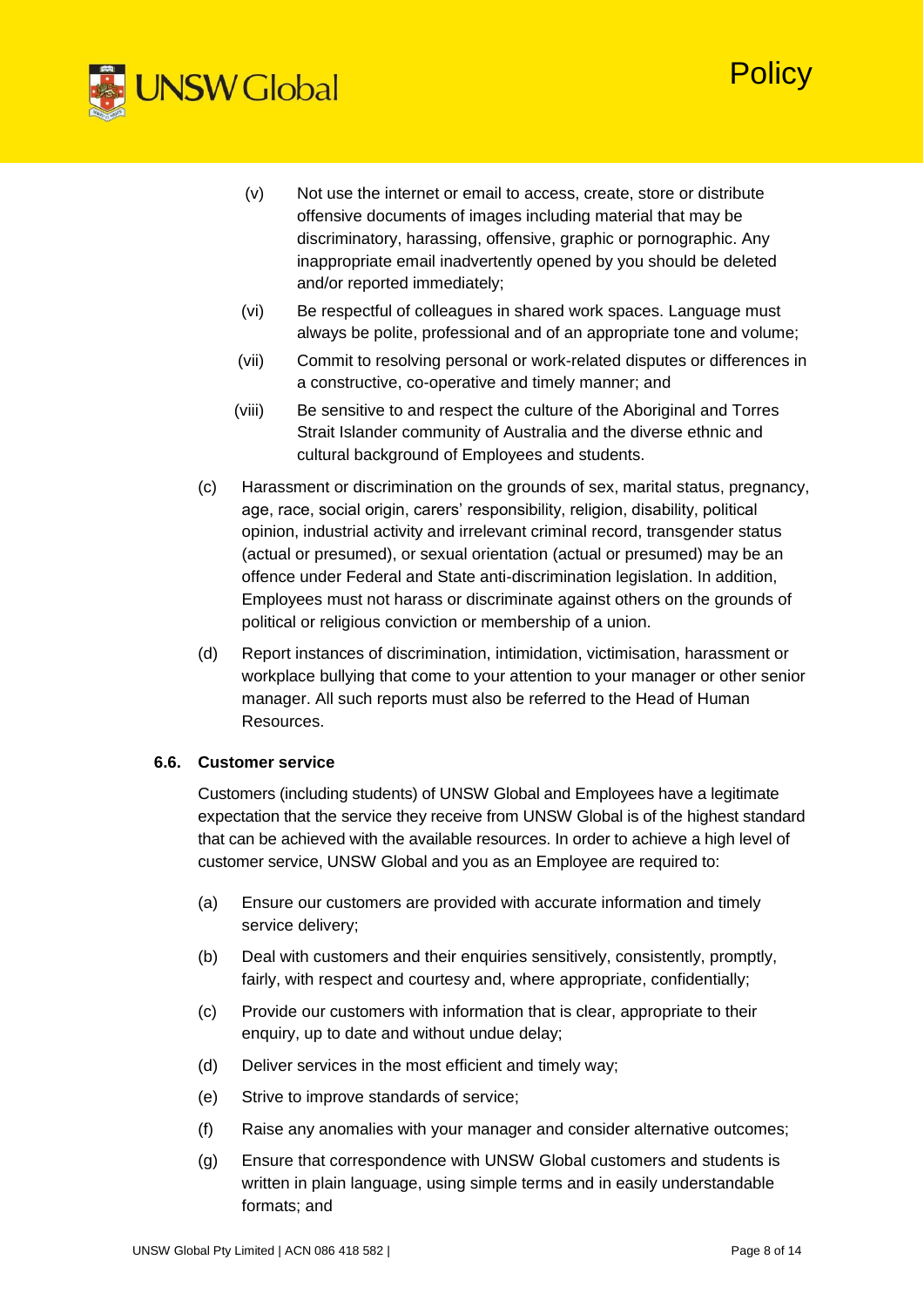

(h) Where required, ensure that appropriate interpreting or translating services are used.

## **6.7. Gifts and Hospitality**

- (a) Token gifts and expressions of appreciation are common in international business, and while it is preferable to avoid any ambiguity by refraining from such exchanges, this can be difficult in practice. Employees should use their judgement in such matters. Gifts above a token value create avoidable ambiguities and place the recipient under an obligation.
- (b) UNSW Global competes on merit and will not pay or offer to pay either directly or indirectly an undisclosed commission, contribution, gift or other consideration in order to secure business. UNSW Global Employees may neither offer nor receive a gift which is intended to influence or will have the effect of influencing decisions involving the operations of the organisation. It is important that UNSW Global Employees recognise that gift-giving, hospitality and other marks of respect in the culture of a client can give rise to an ethical issue.
- (c) If you have any doubts about whether a gift should be accepted or disclosed, you must speak to your manager.
- (d) Employees of UNSW Global must not knowingly use agents in foreign countries to circumvent prohibitions on secret commissions and bribes. Employees should take all reasonable steps to ensure that their agents do not use such methods.

## **7. Drugs and Alcohol**

Alcohol and other drug related problems can occur in any workplace. Employees of UNSW Global have a responsibility to reasonable care for the health and safety of all people at work (including themselves) and an obligation to cooperate with UNSW Global to protect safety.

Employees of UNSW Global must not be adversely affected by drugs or alcohol at work or while at work functions and must at all times be fit to perform their work safely.

## **7.1. Employees' Responsibilities in relation to Drugs and Alcohol**

- (a) It is every Employee's responsibility to ensure that they are not:
	- (i) adversely affected by drugs or Alcohol:
	- (ii) in such a state as to endanger their own safety or the safety of any other person at work; and/or
	- (iii) unable to perform work at the expected standards.
- (b) Employees who have concerns relating to working with other Employees, due to effects of the possible use of drugs or alcohol must immediately consult with their manager or Human Resources.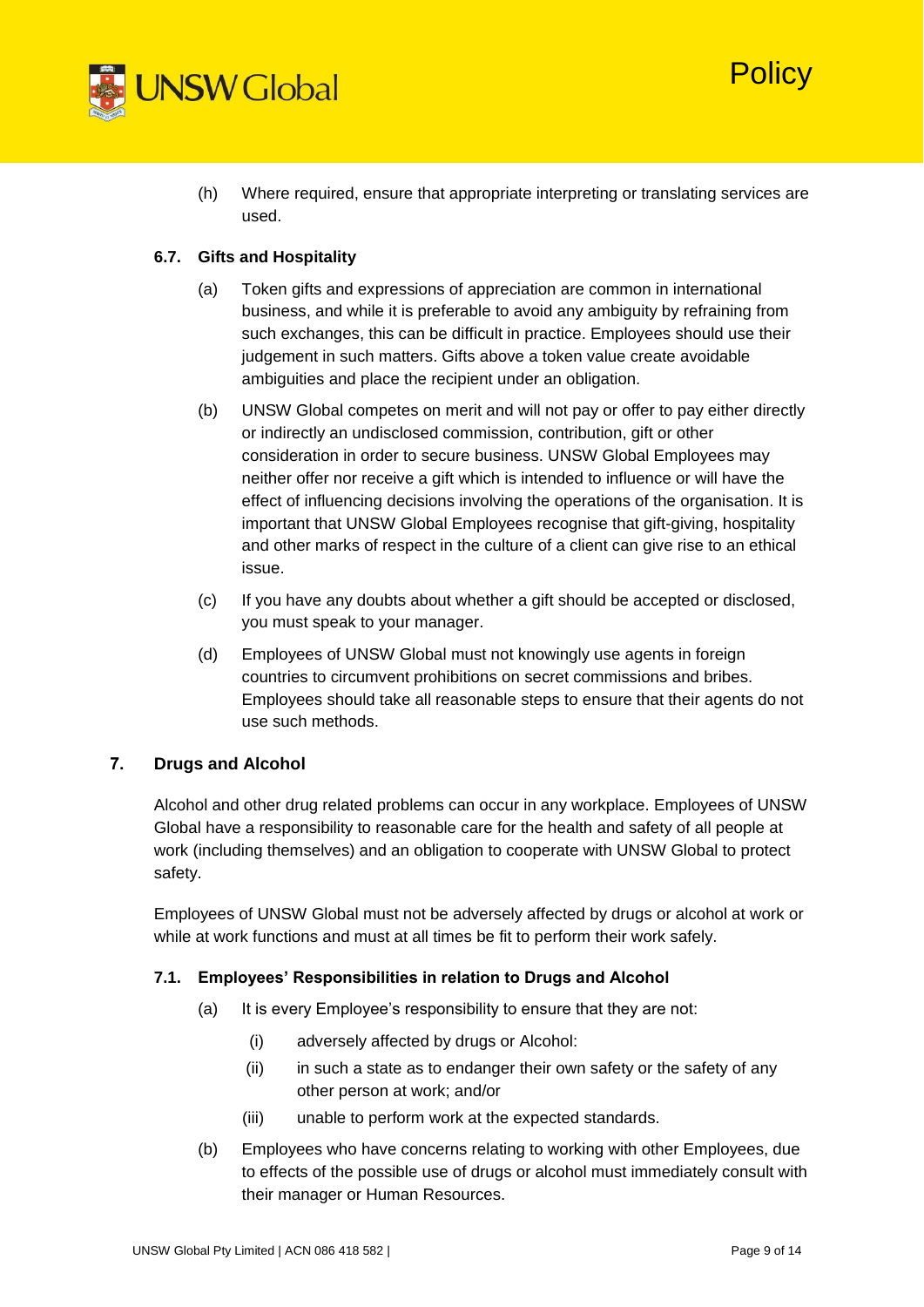

- (c) Any Employee who is on a course of prescribed medication must notify their manager if their work performance is likely to be compromised or if there is risk to themselves or other Employees.
- (d) Where possible, confidentiality will be maintained in these matters.

## **7.2. Managers' Responsibilities in relation to Drugs and Alcohol**

Managers have a responsibility to implement this Code of Conduct in order to maintain a safe working environment for all Employees. The decision on a person's ability to work safely will be made by the relevant manager. The manager is not required to assess whether, in their opinion, an Employee is affected by drugs or alcohol or to what degree this may be the case. The test is whether, in the manager's considered opinion, an Employee is capable of performing their normal duties in a safe and efficient manner.

## **7.3. Detection of a Drug or Alcohol at Work**

A person who cannot perform their normal duties in a safe manner due to the suspected use of drugs or alcohol will be suspended from work immediately (see Managers' Responsibilities at paragraph 7.2 above).

A person who has been suspended from work will be assisted to ensure safe transport home.

## **7.4. Rehabilitation**

UNSW Global encourages Employees facing issues with alcohol or drug use to seek assistance and rehabilitation. UNSW Global will endeavour to support Employees seeking treatment for addition or problematic drug and alcohol use. UNSW Global will ensure that Employees are aware of the availability of treatment and counselling to be made available through the UNSW Global Employee Assistance Program (EAP). The person will not be discriminated against nor disadvantaged for utilising this service.

Where an Employee identifies to UNSW Global that they are having problems with drugs or alcohol, UNSW Global will take reasonable steps to accommodate any treatment and rehabilitation programs that the Employee may be attending or utilising.

## **7.5. Monitoring for Drugs and Alcohol**

Employees who are suspected of being adversely affected by alcohol or drugs may be directed to, and must, answer any questions to respond to the suspicion, undertake a medical examination and provide blood or urine samples for testing as required to verify to UNSW Global whether they are affected by any alcohol or drug.

UNSW Global may also conduct random drug or alcohol testing. You must submit yourself for drug and alcohol testing as soon as reasonably practicable after it has been requested of you.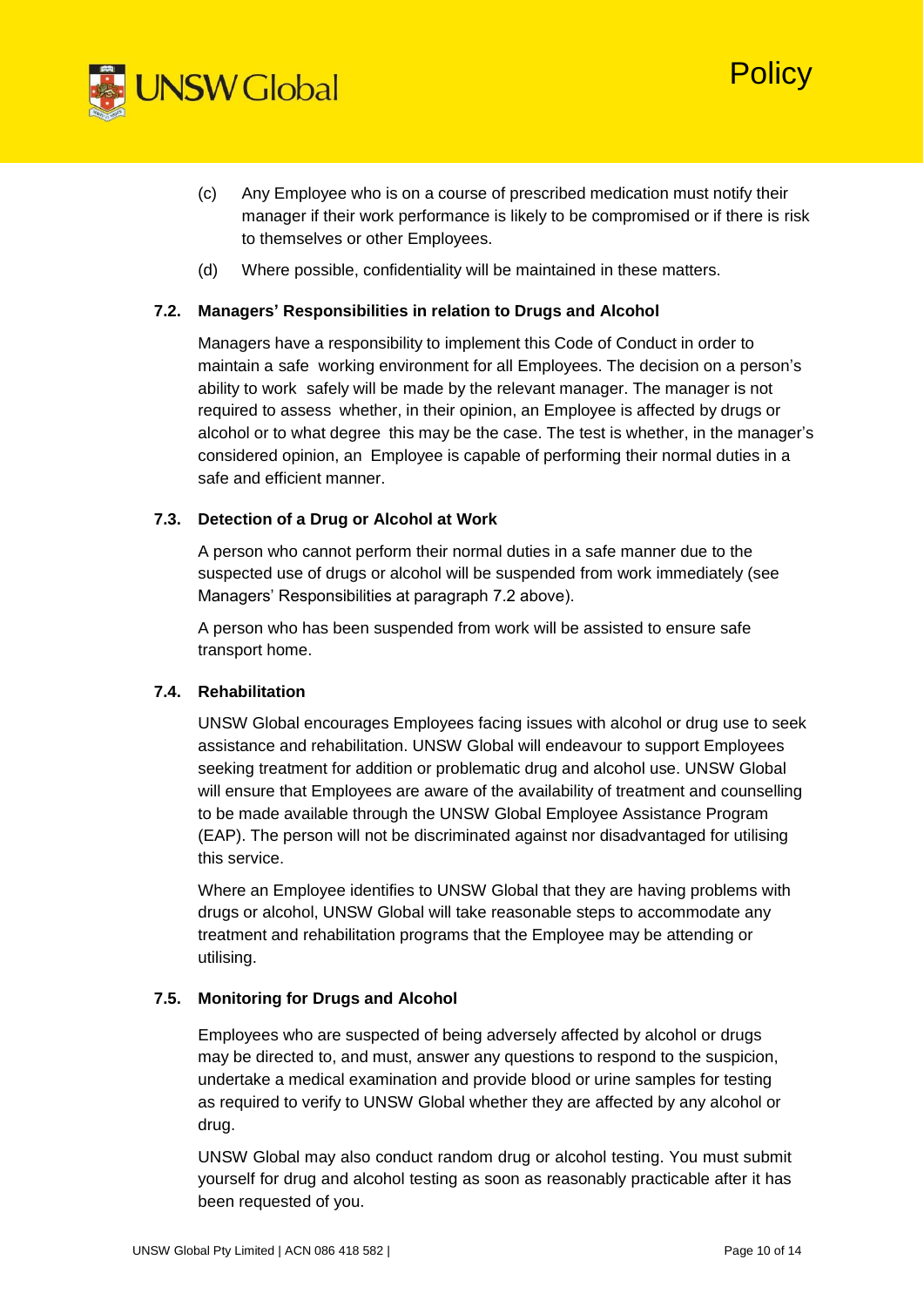

# Policy

## **7.6. Drug Testing Procedures**

The method of drug and/or alcohol testing will be as recommended by the medical authorities and will be conducted on the following basis:

- (e) The test is carried out by a trained and qualified person in private.
- (f) The test accuracy can be verified if necessary at an approved laboratory.

In the event that the test is positive, the Employee will be given the opportunity to undertake a rehabilitation program.

#### **7.7. Disciplinary Action**

Breaches of this policy will result in the appropriate disciplinary action in accordance with the Managing Unsatisfactory Performance and Conduct Policy.

## **8. Intellectual Property and Confidential Information**

UNSW Global's Intellectual Property and Confidential Information are assets that must be valued and treated in the same way as physical assets. Employees must respect and protect UNSW Global's Intellectual Property and Confidential Information to ensure that the value of such Intellectual Property and Confidential Information is maintained, and UNSW Global is able to use and exploit its Intellectual Property and Confidential Information for the maximum benefit of the company.

## **8.1. Ownership of UNSW Global's Intellectual Property and Confidential Information**

All Intellectual Property and Confidential Information created during the course of employment with UNSW Global, unless otherwise agreed in writing, will be owned by UNSW Global.

#### **8.2. Using UNSW Global's Intellectual Property and Confidential Information**

You must not, during or any time after your employment, use or disclose to any person, whether for your own gain or another's gain or for any other business, any Intellectual Property or Confidential Information other than in the proper course of the performance of your duties.

For all UNSW Global Intellectual Property and Confidential Information, Employees must comply with the following requirements:

- (a) identify and record its existence with management (if this has not been done already);
- (b) take reasonable steps to protect it and UNSW Global's rights to it;
- (c) use it only as authorised for UNSW Global purposes; and
- (d) ensure that agreements with service providers contain suitable provisions, where appropriate, to ensure that any new Intellectual Property created for a project will either be owned by UNSW Global or UNSW Global will have a perpetual right to freely use and adapt it for UNSW Global purposes.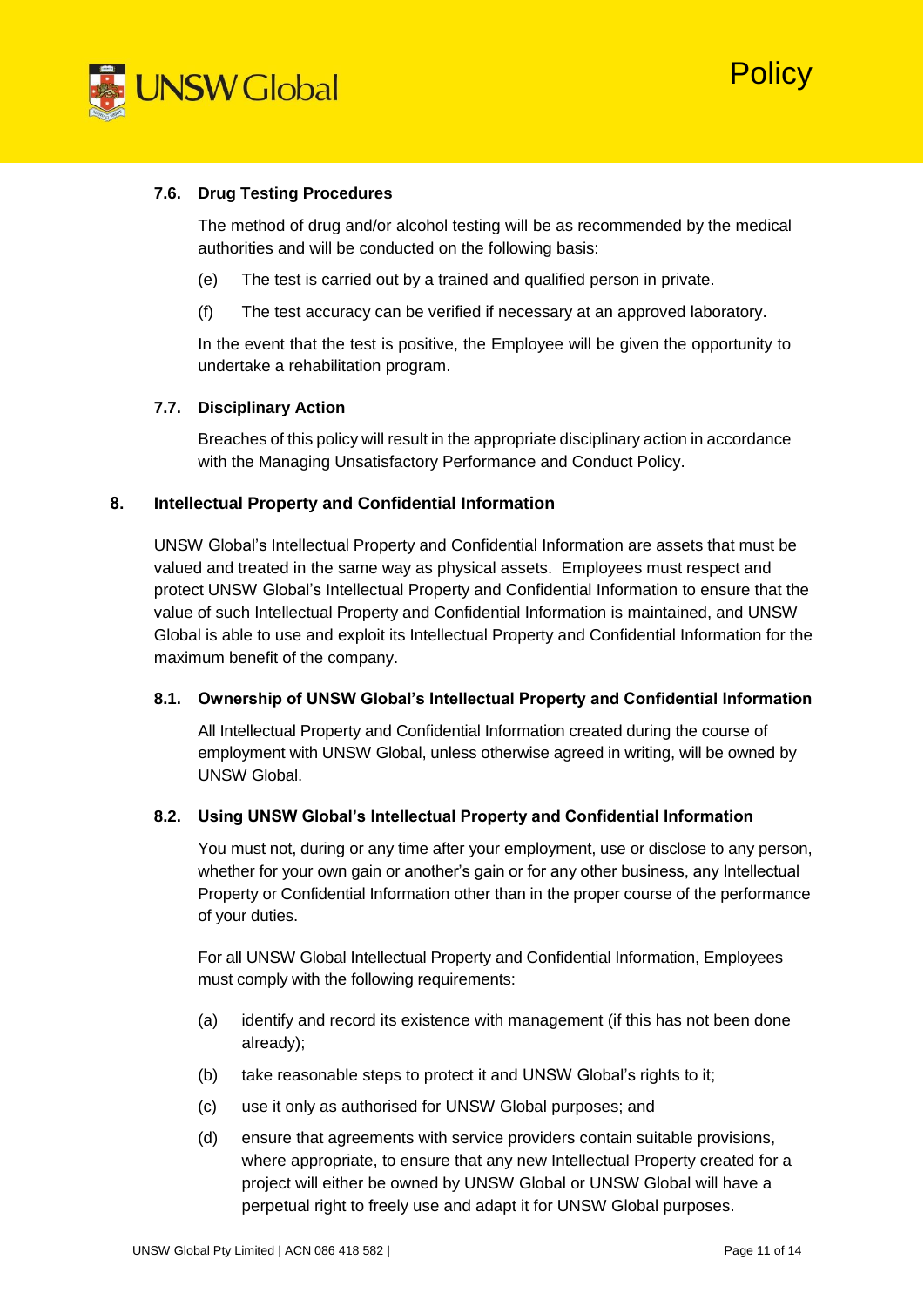

## **9. Social Media**

- (a) Social media tools (like Facebook, Twitter, Instagram and LinkedIn) can, if not used appropriately, present risks for your employment. As such employees are required to use social media appropriately and responsibly.
- (b) All UNSW Global Employees must exercise sound judgment and common sense when using social media tools. Social media posts made outside of work hours, or from non- work devices or computers may still have an impact on your work and employment in some circumstances.
- (c) You must ensure that any content or material published by you on any social media tool:
	- (i) is in full compliance with all confidentiality obligations:
	- (ii) protects the privacy of customers, clients, students, suppliers and Employees of UNSW Global;
	- (iii) does not infringe any intellectual property rights of UNSW Global;
	- (iv) does not breach any contractual obligations;
	- (v) does not bring the business of the UNSW Global or its customers, clients and suppliers into disrepute;
	- (vi) does not bring you into disrepute in a manner that could reflect adversely on the business of UNSW Global or your employment or engagement by UNSW Global;
	- (vii) is not obscene, offensive, threatening, derogatory, harassing, discriminatory or hateful to another person or organisation and in particular: UNSW Global, its Employees, partner organisations, officers, competitors, clients and customers, suppliers and other businesses with whom you or UNSW Global has dealings or may have dealings;
	- (viii) is accurate and not misleading and deceptive; and
	- (ix) does not impact negatively on your effectiveness at work.
- (d) Failure to comply with these directions may lead to disciplinary action up to and including termination of your employment.

## **10. Legal and Policy Framework**

## **10.1. Responsibilities**

- (a) *Approver* The Chief Executive Officer is responsible for the approval of this policy.
- (b) *Responsible Officer*

The Head of People and Organisational Development is responsible for the implementation, dissemination and review of this policy.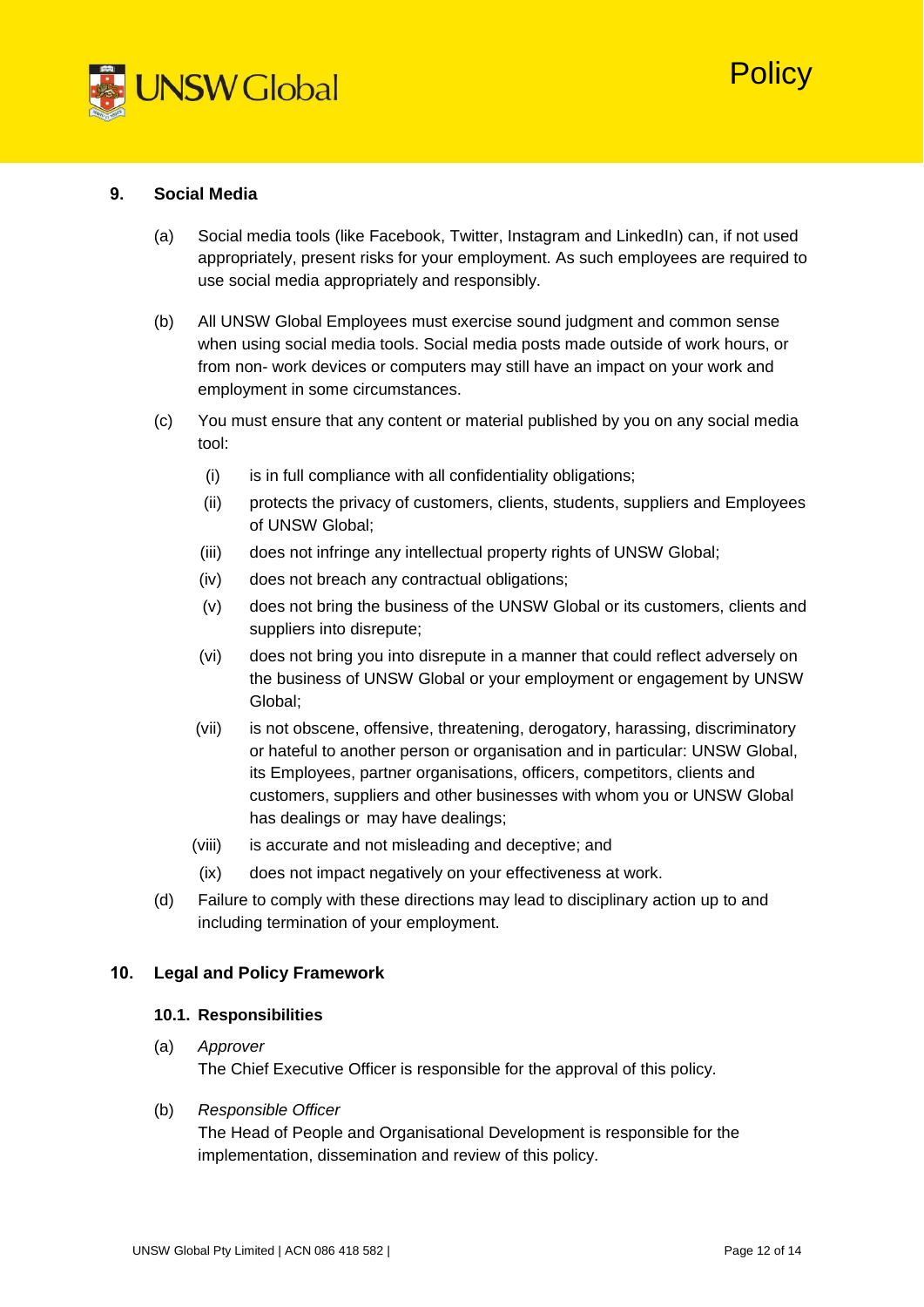

- (c) *Contact Officer (if applicable)* The Human Resource Coordinator is responsible for the day to day implementation of this policy and is the first point of contact for all enquiries that relate to this policy.
- (d) *Policy and Compliance Officer* The Policy and Compliance Officer is responsible for the administration and publishing of this policy.
- (e) *Employees, Supervisors and Executives* UNSW Global staff, supervisors and executives are responsible for assisting in the implementation of and adherence to this policy.

# **10.2. Review**

This policy is due for review three (3) years from its date of implementation or in case of legislative or regulatory changes.

## **11. Breaches of Policy**

- (a) Breaches of the Code, or UNSW Global policies and procedures may result in disciplinary action being taken, up to and including termination of employment.
- (b) Victimisation of Employees who may be involved in investigations of harassment, misconduct or corrupt conduct will not be tolerated and may result in disciplinary action up to and including termination of employment.

# **12. Related Policies and Procedures**

- (a) [Anti-Discrimination, Bullying and Harassment Procedure](https://intranet.unswglobal.unsw.edu.au/Policy/Procedure/Anti-discrimination,%20Bullying%20and%20Harassment%20Procedure.pdf)
- (b) [Conflict Resolution and Complaint Management Procedure](https://intranet.unswglobal.unsw.edu.au/Policy/Procedure/Conflict%20Resolution%20and%20Complaint%20Management%20Procedure.pdf)
- (c) [Managing Unsatisfactory Performance and Conduct Procedure](https://intranet.unswglobal.unsw.edu.au/Policy/Procedure/Managing%20Unsatisfactory%20Performance%20and%20Conduct%20Procedure.pdf)
- (d) [Conflict of Interest Policy](https://intranet.unswglobal.unsw.edu.au/Policy/Policy/Conflict%20of%20Interest%20Policy.pdf)
- (e) [Conflicts of Interest Procedure](https://intranet.unswglobal.unsw.edu.au/Policy/Procedure/Conflict%20of%20Interest%20Procedure.pdf)
- (f) [Gifts and Benefits Procedure](https://intranet.unswglobal.unsw.edu.au/Policy/Procedure/Gifts%20and%20Benefits%20Procedure.pdf)
- (g) [Recruitment and Selection Policy](https://intranet.unswglobal.unsw.edu.au/Policy/Policy/Recruitment%20and%20Selection%20Policy.pdf)
- (h) [Acceptable Use of ICT Resources Policy](https://intranet.unswglobal.unsw.edu.au/Policy/Policy/Acceptable%20Use%20of%20ICT%20Resources%20Policy%20(Staff).pdf) (Staff)

## **13. Version History**

| Version Control   Date Effective |            |            | Approved By   Amendment Notes                                                                                |
|----------------------------------|------------|------------|--------------------------------------------------------------------------------------------------------------|
| N/A                              | N/A        | N/A        | Administrative updates: change of a<br>Policy template to reflect the new UNSW<br>Global Branding Guideline. |
| 2.0                              | See page 1 | See page 1 | Definition of Close Personal<br>Relationship added to clause 4<br><b>Close Personal Relationships</b>        |